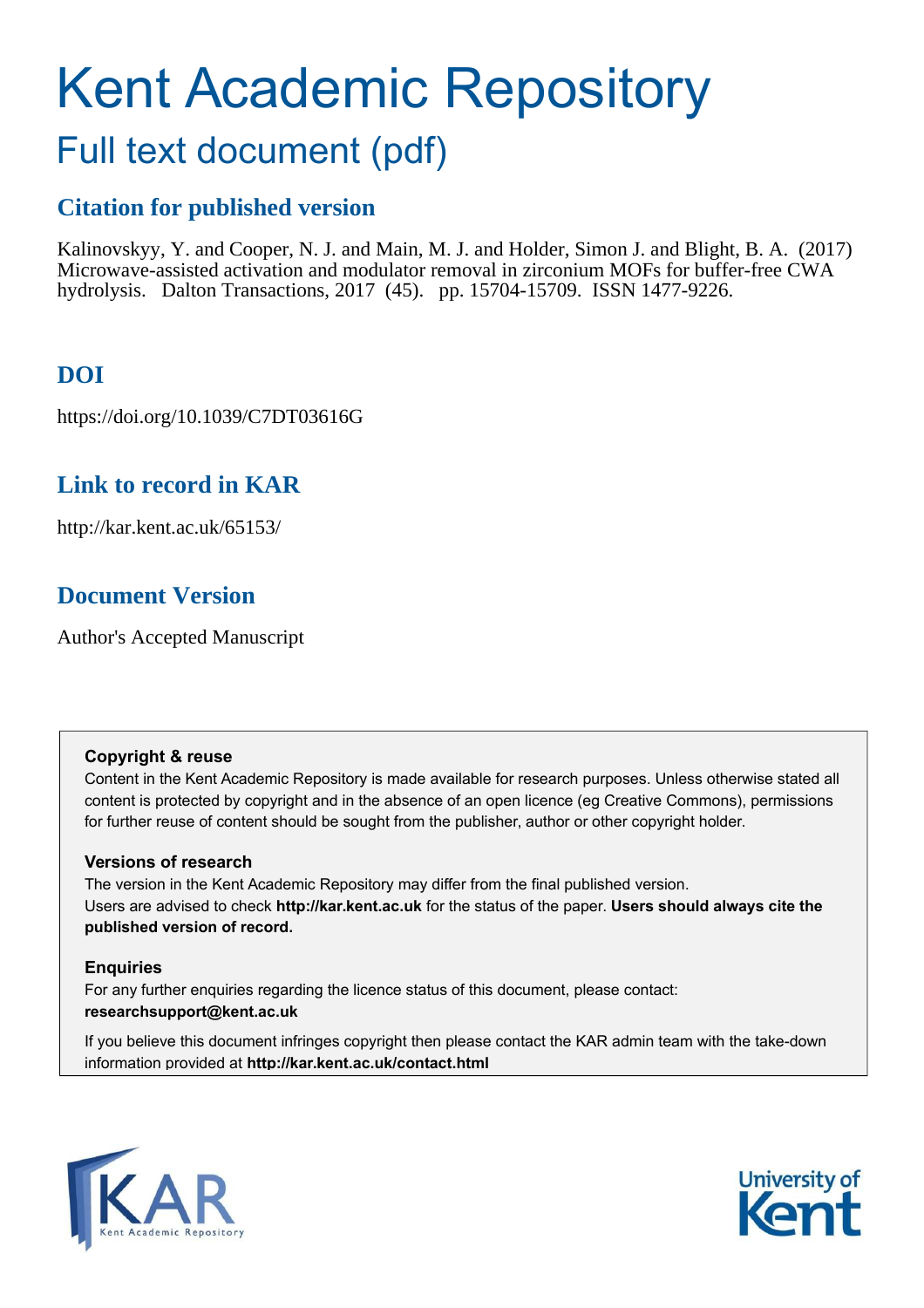## **Dalton Transactions**

## ARTICLE



## **Microwave-Assisted Activation and Modulator Removal in Zirconium MOFs for Buffer-Free CWA Hydrolysis†**

Y. Kalinovskyy<sup>a</sup>, N. J. Cooper<sup>b</sup>, M. J. Main<sup>b</sup>, S. J. Holder<sup>a</sup> and B. A. Blight<sup>\*ac</sup>

Received 00th January 20xx. Accepted 00th January 20xx

DOI: 10.1039/x0xx00000x

**www.rsc.org/**

A novel, facile and efficient method was developed for the activation of acetic acid modulated zirconium MOFs. The protocol involves briefly heating the material in water with using microwave irradation. MOF-808, DUT-84 and UiO-66 were all activated in this manner to remove the modulator and organic solvent from the framework post synthesis, with retention of MOF integrity post activation. The degree of activation was characterised by the use of TGA and NMR. The catalytic activity of the activated MOFs and their non-activated counterparts was investigated for chemical warfare agent (CWA) hydrolysis. Upon activation, an increase in the rate of hydrolysis was observed in the degradation of CWA simulant dimethyl 4-nitrophenyl phosphate (DMNP). MOF-808 and DUT-84 were also screened as catalysts for the hydrolysis of the V-series agent VM, with remarkable half-lives obtained for MOF-808 in the absence of any buffers. Currently employed MOF activation procedures involve the use of additional organic solvents post synthesis, we believe this method to be ideally efficaceous for the organic desolvation of zirconium MOFs and removing modulator additives.

#### **Introduction**

Zirconium Metal-organic frameworks (MOFs) are highly modular<sup>1,2</sup> and robust<sup>3,4</sup> structures which exhibit a high degree of porosity.<sup>5,6</sup> These properties have allowed zirconium MOFs to find uses in applications such as gas sorption,  $^{7,8}$  drug delivery<sup>9,10</sup> and fluorescence sensing.<sup>11,12</sup> Additionally, the abundance of Lewis acidic  $Zr^{4+}$  sites on the  $Zr_6$  secondary building unit (SBU) has made these frameworks an attractive material for organic catalysis. $^{13,14}$  A number of solvent free and mechanochemical<sup>15,16</sup> routes have been reported for zirconium MOF assembly, however, the vast majority of methods rely on hydrothermal synthesis.<sup>17,18</sup> These hydrothermal techniques often employ high boiling point solvents such as DMF and a monodentate acid modulator.<sup>19,20</sup> The modulator is essential for controlling the assembly of the structure and can readily influence the pore size, dimensionality and even the concentration of defects in the framework.<sup>19,21</sup> Post synthesis, additional steps are required to 'activate' the MOF. Activation can simply refer to the desolvation of the MOF pores (i.e. removal of organic reaction solvent), it can also be used to describe the extraction of any free or bound modulator used during synthesis to create vacancies.<sup>21,22</sup> For clarity, in this paper we will take the meaning of activation to be both of

these. Zirconium MOFs are typically desolvated by the use of solvent exchange techniques where the MOF is soaked in a low boiling point organic solvent, this solvent is then exchanged a number of times before subjecting the material to a high dynamic vacuum. Modulators can be removed either by high temperatures, which can compromise the structural integrity, $^{23,24}$  or by post-synthetic exchange (PSE) for an alternative moiety.<sup>22,25</sup> Herein, we present a facile method for the activation of three known zirconium MOFs; DUT-84 (6connected), $^{26}$  MOF-808 (6-connected), $^{27}$  and defective UiO-66. $^{21}$  The protocol utilises microwave irradiation and water to facilitate the removal of the acetic acid modulator from the  $Zr_6$ SBU. Employing these MOFs with hydrated vacancies, we further demonstrate enhanced catalytic activity in the hydrolysis of selected organophosphorus compounds.

Zirconium MOFs with missing linker defects/coordination vacancies, such as MOF-808, $^{28,29}$  Nu-1000 $^{30}$  and UiO-67-NH $_2^{\ 31}$ have been shown to effectively catalyse the degradation of organophosphorus chemical warfare agents (CWAs). In the presence of *N*-ethylmorpholine buffer, dimethyl 4-nitrophenyl phosphate (DMNP; a well-established hydrolysis simulant) $^{32,33}$ closely mimics the hydrolytic breakdown of V-agents such as VX and VM. $^{31}$  We used this system to probe the degradation rates of the activated catalysts and compared them to the degradation rates of their as-synthesised counterparts. As hypothesised, a modest increase in the rate of hydrolysis was observed using the activated material. We then subsequently tested MOF-808 and DUT-84 on the V-series agent VM (diethylaminoethyl O-ethyl methylphosphono-thioate). Unlike DMNP, the screening of VM was conducted in the absence of buffer as the minimisation of additional reagents is essential for enhancing the practical application of these catalysts. Both

<sup>&</sup>lt;sup>a</sup> School of Physical Sciences, University of Kent, Canterbury, CT2 7NH, UK.

b<br>DSTL, Porton Down, Salisbury, SP4 0JQ, Wiltshire, UK

 $^c$  Department of Chemistry, University of New Brunswick, Toole Hall, Fredericton, NB E3B 5A3, Canada. E-mail: b.blight@unb.co

<sup>+</sup>Electronic Supplementary Information (ESI) available: ESI contains all experimental procedures, instrumentation details, CHN data for all materials, all exchange NMR spectra, PXRD patterns for all materials, TG data and reaction rates constants. See DOI: 10.1039/x0xx00000x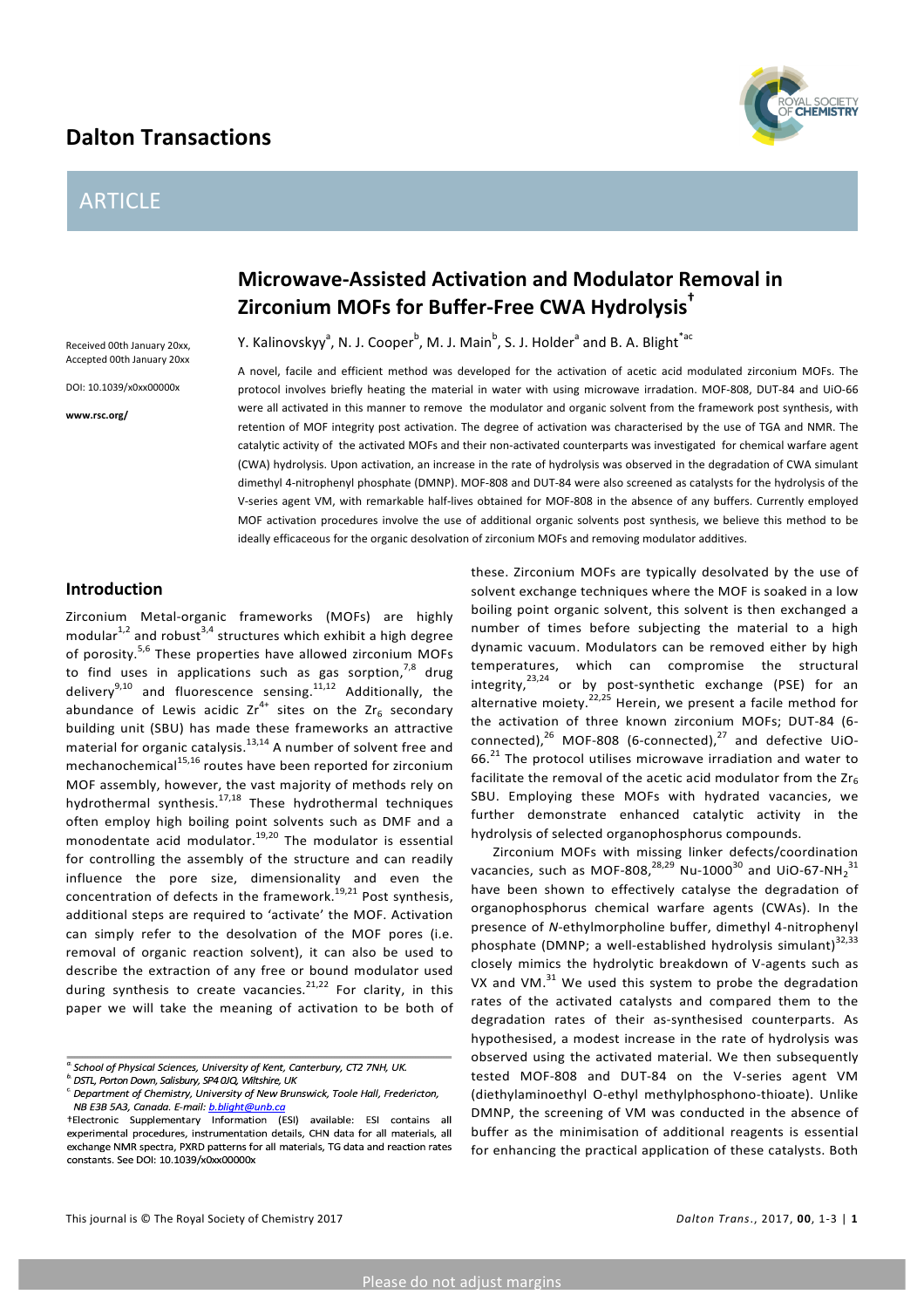the as-synthesised and activated variants of MOF-808 were highly successful at hydrolysing VM. The activated variant of DUT-84 was also successful at hydrolysing VM, albeit at a slower rate than the MOF-808 variants.

#### **Experimental**

#### **Material**

All reagents and solvents were used without further purification. DMNP was prepared and purified using a previously reported procedure. MOF-808, $^{28}$  DUT-84, $^{26}$  and defective  $U$ iO-66<sup>21</sup> (Fig. 1) were all synthesised using slightly modified procedures using acetic acid to modulate each of their syntheses. (S2-S3, ESI<sup>†</sup>)

#### **General procedure for Microwave assisted activation**

A CEM Explorer Microwave Reactor with dynamic power cycling was used for all MOF activation steps. 200 mg of as synthesised MOF (nUiO-66, nDUT-84 or nMOF-808) was suspended in 7 ml of distilled water in an 11 ml microwave vessel. The vessel was sealed and placed in a microwave reactor where it was activated at 150 $^{\circ}$ C for 20 minutes with heavy stirring using a automated power program to regulate the temperature at 150 $^{\circ}$ C. After cooling to room temperature, the MOF was vacuum filtered, washed with  $H_2O$  3 x 10 ml and acetone  $3 \times 10$  ml to yield the activated material, aUiO-66, aDUT-84 or aMOF-808.



Figure 1. Formula units and graphical representations of the activated zirconium MOFs.

#### **DMNP and VM hydrolysis procedure**

The following procedure was used to probe the hydrolysis rates of the as-synthesised MOFs and their activated counterparts. An NMR tube was charged with DMNP, 20  $\mu$ L (0.09 mmol). The MOF catalyst  $(0.11 \mu \text{mol}, 1.25 \text{ mol})$  was then added to the tube. 0.1 ml of  $D_2O$  along with 0.5 ml of 0.1 M *N*-ethyl morpholine aqueous buffer (0.1M) was then added to the tube. The tube was inverted 3 times and immediately loaded into an NMR auto-sampler and the first spectrum was obtained within 3 minutes of the reaction commencing. The sample was then cycled on the auto-sampler to collect subsequent data points. For VM, the same procedure and the same ratios were used, the only difference was that the testing was conducted in the absence of any buffer.

#### **Results and Discussion**

Table 1. A comparison of the degree of activation achieved for each MOF based on the ratio of acetate to ligand, as observed by  $^1$ H NMR

|                                 | nMOF-<br>808 | aMOF-<br>808 | nDUT-<br>84 | aDUT-<br>84 | nUiO-<br>66 | aUiO-<br>66 |
|---------------------------------|--------------|--------------|-------------|-------------|-------------|-------------|
| Acetate: Ligand ratio           | 1.62         | 0.26         | 0.6         | 0.33        | 0.22        | 0.07        |
| Acetate per unit                | 3.25         | 0.5          | 1.9         | 1.0         | 1.4         | 0.6         |
| <b>Exchange Efficiency</b>      |              | 84.6%        |             | 47.3%       |             | 57.1%       |
| Acetate removed                 |              | 2.75         |             | 0.9         |             | 0.8         |
| Acetate-free sites <sup>a</sup> |              | 5.5          |             | 5           |             | 1.4         |

<sup>a</sup>The amount of coordination sites per formula unit cell that are free of modulator, this only applies to the activated counterpart of each MOF.

The degree of activation was initially investigated by digesting each of the as-synthesised MOFs (henceforth termed nonactivated (n); ie. nMOF-808) and their activated (a; ie. aMOF-808) counterparts in a mixture of  $DMSO/D_2SO_4$ . Proton NMR spectra were then acquired and the ratio of ligand/acetic acid was determined for each MOF, as shown in Table 1.



**Figure 2.** A <sup>1</sup>H NMR (in DMSO/D<sub>2</sub>SO<sub>4</sub>) overlay showing acetic acid (green), digested nMOF-808 (black), free BTC ligand (red) and the digested aMOF-808 (blue).

Partial removal of the acetate modulator was achieved for all activated MOFs. The complete extraction of residual DMF used in synthesis was also observed for all activated samples. Each  $Zr_6$  SBU can coordinate 12 carboxylate moieties in total.

The most efficient exchange was achieved for MOF-808 $^{28}$ (Fig. 2) which has a strut connectivity of 6, with 2.75 acetate ligands removed per unit, leaving 5.5 free coordination sites. DUT-84 $^{26}$  also has a strut connectivity of 6, but only 0.9 acetates per formula unit were removed resulting in 5 unmodulated sites. This is because the non-activated material possesses just 2 acetate modulated sites. aUiO-66 had the lowest quantity of acetate removed per unit owing to its higher strut connectivity requiring 10 sites, $^{21}$  this meant that there were fewer available coordination vacancies for the modulator to occupy.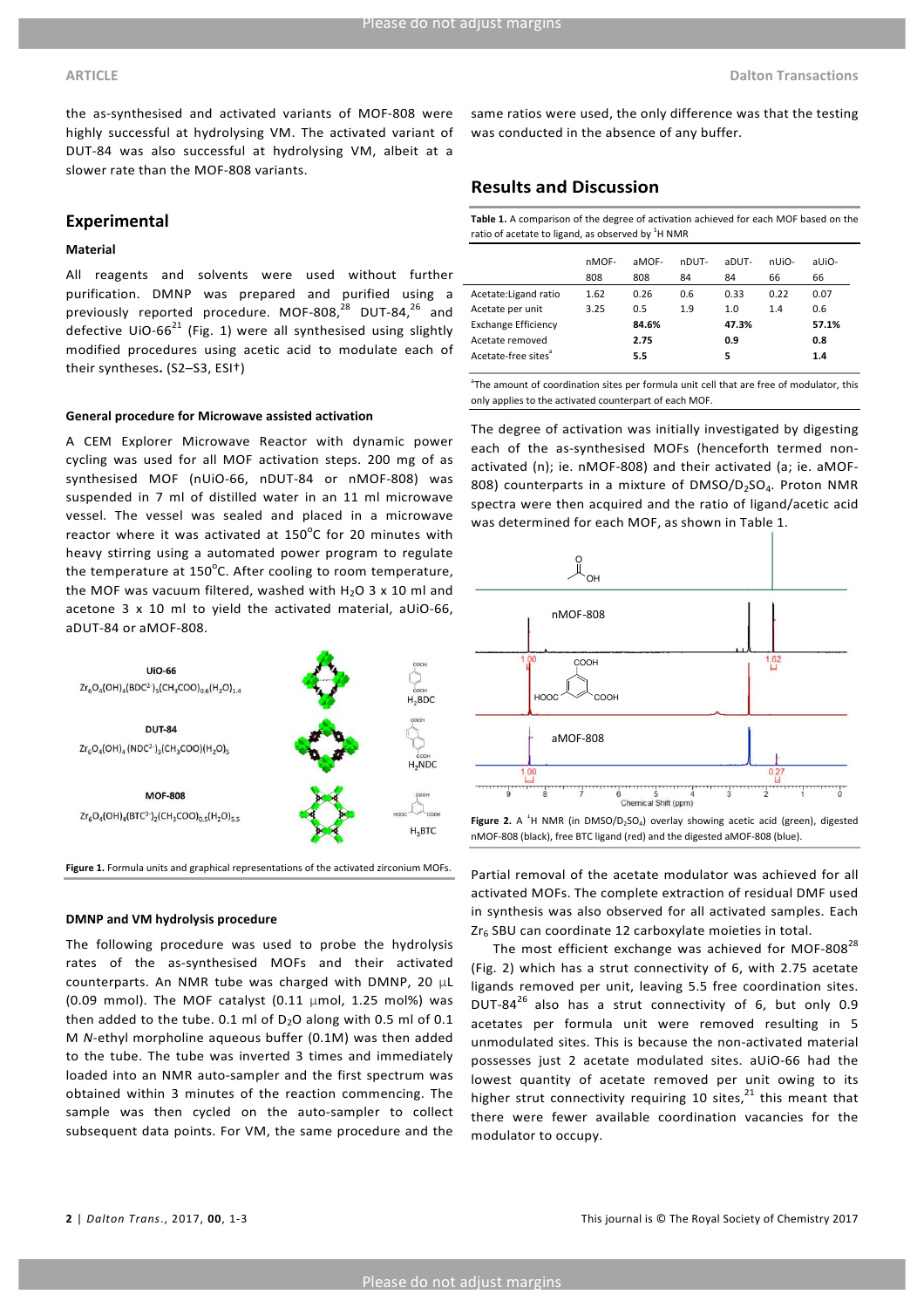**Dalton Transactions ARTICLE**



Figure 3. TGA trace for the non-activated and activated counterparts of each MOF. Heating rate: 5 °C min<sup>-1</sup> in N<sub>2</sub>, 30 min isotherm at 150°C followed by a ramp to 500°C. A value for the % weight loss post isotherm until end of the final ramp is shown on the TGA trace for each material.

The optimum microwave temperature for the activation to occur was found to be 150 $^{\circ}$ C, and reinforced by the observation of PXRD data showed that there was no loss of crystallinity after the activation procedure (Fig. S10-S12, ESI<sup>†</sup>). The activation of DUT-84 resulted in a transition to a 'desolvated' phase which was observed by the original authors upon utilising their own activation procedure.<sup>26</sup> At higher temperatures (160-200 $^{\circ}$ C), the MOFs were converted to an amorphous product, while at lower temperatures (120-140 $^{\circ}$ C), a significantly reduced exchange efficiency was observed. The same was also true for increasing/ decreasing the duration of the activation in the microwave reactor, where 20 minutes at - $150^{\circ}$ C was found to offer the best exchange without degradation of crystallinity.

Thermal data was also obtained for each of the activated and non-activated samples (Figure 3). After the initial ramp, each sample was subjected to a 30-minute isotherm at 150 $^{\circ}$ C to observe and ensure the complete removal of any adsorbed moisture and residual solvent, thus leaving only the SBU, the struts and any coordinated modulator. The post-isotherm mass loss was then noted for each sample (Table 2). nMOF-808 and aMOF-808 showed the greatest mass % loss after the second ramp. The large mass % loss for nMOF-808 can be attributed to the framework having the largest amount of bound acetate (Table 1). The second largest mass loss was observed for the DUT-84 variants. The UiO-66 variants showed the smallest reduction mass % after the second ramp, this is likely due to the framework having the smallest number of bound acetate per unit cell. Particularly interesting was the greater thermal stability of all activated MOFs after the second ramp (Figure 3). Unsurprisingly, MOF-808 showed the greatest

mass % difference. This value can be ascribed to the activation process removing approximately 2.75 equivalents of acetate from each formula unit of the MOF (Table 1), and the largest quantity of the three MOFs. This was followed by DUT-84 and then UiO-66, respectively. The thermal mass % difference for each of the analysed MOFs was in agreement with the quantity of acetate removed, as determined by NMR.

Table 2. A comparison of the weight loss observed during TGA analysis for the nonactivated and activated MOFs.

|                                | nMOF-<br>808 | aMOF-<br>808 | nDUT-<br>84 | aDUT-<br>84 | nUiO-<br>66 | aUiO-<br>66 |
|--------------------------------|--------------|--------------|-------------|-------------|-------------|-------------|
| Mass % Remaining <sup>a</sup>  | 88.3%        | 89.3%        | 93.0%       | 93.5%       | 92.9%       | 92.1%       |
| Mass % Lossb                   | 25.0%        | 16.2%        | 18.9%       | 12.3%       | 14.8%       | 9.3%        |
| Rel. mass % Loss <sup>c</sup>  | 28.3%        | 18.1%        | 20.3%       | 13.2%       | 15.9%       | 10.1%       |
| mass % Difference <sup>d</sup> |              | 10.2%        |             | 7.1%        |             | 5.8%        |

<sup>a</sup>Mass % Remaining after maintaining a 150°C isotherm. <sup>b</sup>Mass % Loss after second ramp. "Relative mass % loss observed  $\binom{b}{1} * 100$ . "Difference in relative mass % Loss between the activated and non-activated materials.

After determining the degree of activation using NMR, and confirming the loss of modulator using TGA, we decided to investigate the hydrolytic capabilities of the activated MOFs and compare them to their non-activated counterparts.

Zirconium MOFs, particularly those with coordination defects, have been shown as highly effective hydrolysis catalysts for the degradation of V- and G-series nerve agents.<sup>30,33</sup> DMNP, buffered with an aqueous solution of Nethyl morpholine, has been established as good simulant system for mimicking the hydrolysis of VX (diisopropylaminoethyl O-ethyl methylphosphonothioate) in solution, with good agreement in the degradation rates.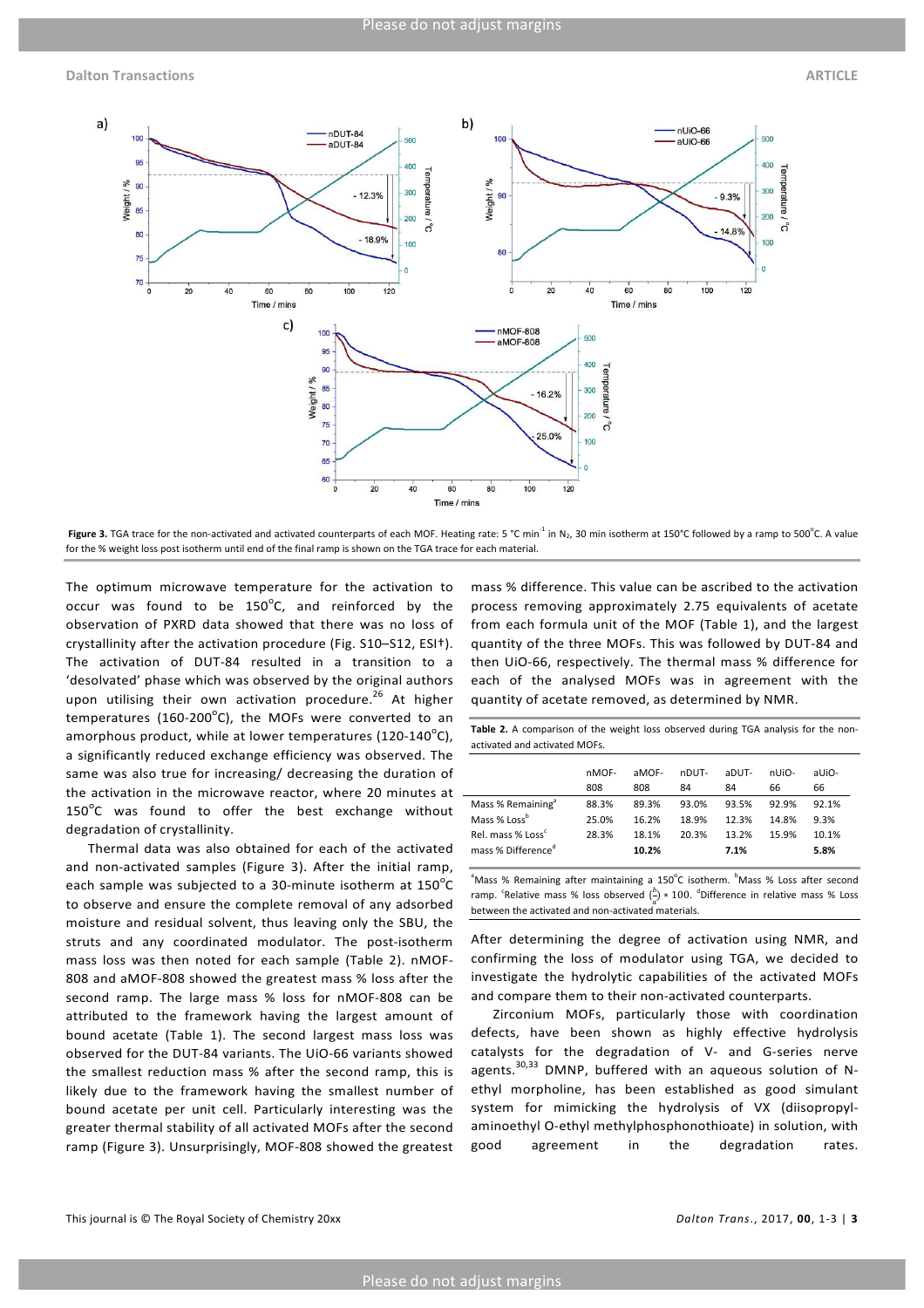

Figure 4. a) Reaction scheme for the hydrolysis of DMNP and a plot showing the hydrolysis of DMNP over time in the presence of the various MOF catalysts. Each set of data was obtained in triplicate and is shown with standard deviation error bars. b) Reaction scheme showing the selective hydrolysis of the agent VM along with a degradation plot showing the hydrolysis of VX over. Inset: highlights the slight difference between nMOF-808 and aMOF-808.

The buffered degradation of DMNP was found to best follow a first order rate model (Fig. S13 ESI<sup>+</sup>).

Figure 4a shows the results obtained for the hydrolysis study which was conducted with the activated and nonactivated MOFs. aMOF-808 was the most effective degradation catalyst (k = 9.5 x  $10^{-3}$  s<sup>-1</sup>), closely followed by nMOF-808 (k = 8.8 x  $10^{-3}$  s<sup>-1</sup>). This can be explained by the 6connected nature of aMOF-808 along with the 5.5 acetate-free coordination sites (Table 1). These catalytic sites are Lewis acidic and are able to facilitate the hydrolysis of the substrate in the presence of  $H_2O$ . nMOF-808 performed slower in the initial stage of the reaction but still performed relatively well compared to the other tested materials. This performance can be attributed to nMOF-808 framework possessing, on average, 2.75 vacancies per  $Zr_6$  SBU. Both MOF-808 variants have a pore limiting diameter of ca. 10 Å which is the largest of all the MOFs investigated here, and large enough to facilitate the access of DMNP.

DUT-84 is a 6-connected framework and so we expected the hydrolysis rate to be somewhat similar to that of MOF-808. The degradation was however significantly slower, an explanation for this could be the 2D morphology of DUT-84. The two dimensionality results in less specificity for substrate access to hydrated nodes. Despite the degradation being rather slow, the degradation rate for aDUT-84 was significantly enhanced (k =  $1.8 \times 10^{-3}$  s<sup>-1</sup>) over that of nDUT-84 (k =  $3 \times 10^{-4}$  s $^{-1}$  $^{1}$ ), simply through the activation protocol. UiO-66 was the worst performer of the group. This was expected as aUiO-66 (k = 1.2 x 10<sup>-3</sup> s<sup>-1</sup>) has the smallest amount of acetate free sites compared to the other MOFs. As a control, we also synthesised UiO-66 using a modulator free procedure<sup>14</sup> and observed no discernible difference in reaction rate between

pre-and post-microwave activation, and further demonstrates the utility of this modulator removal procedure.

The average pore limiting diameter in UiO-66 is ca. 5  $\text{\AA}^{34}$ which is smaller than the molecular size of DMNP. The catalytic activity is therefore restricted to just the surface of the framework, significantly reducing the number of accessible active sites. $^{35}$  Among the 3 MOFs tested, a general trend was observed where a higher pore limiting diameter correlated with a higher rate constant k for DMNP hydrolysis (Fig. S14-S15, ESI<sup>†</sup>). This correlation, comprising of only three data points, is tempered by the fact that the particle size for MOF-808 is much smaller than for DUT-84 resulting in much more accessible surface area for reactivity on the surface of MOF-808 (Fig. S16, ESI†). 

After screening the three MOF catalysts with simulant DMNP, we chose to test MOF-808 and DUT-84 on the V-series agent VM, a diethyl analogue of VX, which was readily available at the time of testing. To further showcase the true applicability of the zirconium MOF-808 as a degradation catalyst, it was decided that the studies would be conducted in the absence of buffer. Excellent results were obtained for both nMOF-808 and aMOF-808 (Figure 4b). There was little discernible difference between the two catalysts because the first measurement could only be acquired 12 minutes after the reaction had commenced, at which point most of the VM had been hydrolysed. This was an unfortunate safety limitation of the experimental procedure. The first DUT-84 was also successful at hydrolysing VM, albeit, at a slower rate. As postulated, aDUT-84 significantly outperformed nDUT-84, and parallels with the simulant hydrolysis study. It should be noted that when the zirconium MOFs were used, only P-S bond cleavage of the VM occurred. This is highly desirable as the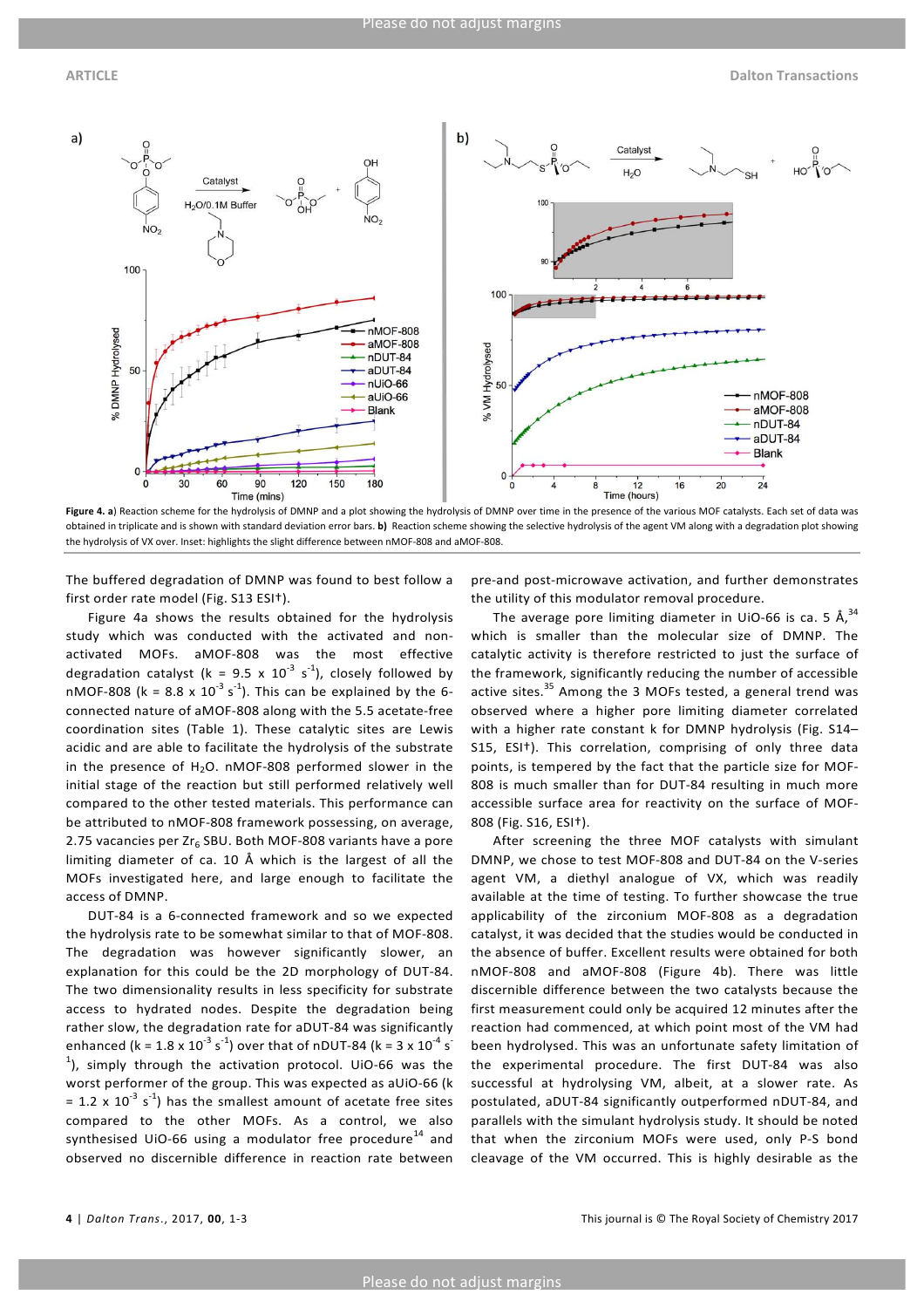hydrolysis product formed from P-O bond cleavage of a Vseries agent results in a product which maintains its toxicity. For instance, hydrolysis with a strong base such as NaOH which results in the competitive cleavage of both P-O and P-S bonds. The above experiment further highlights the utility of these Zirconium MOFs for rapid and selective hydrolysis of V-series agents in the presence of only water (i.e. no buffer).

#### **Conclusions**

Three acetic acid modulated MOFs were activated using a highly facile method which relied on the use of microwave irradiation. Microwave irradiation enables instant, evenly distributed heating above boiling temperature, something which is difficult to achieve with an autoclave vessel. The extent of their activation was determined using NMR with MOF-808 showing the greatest degree of activation, while the enhanced thermal stability of each activated MOF, after removal of acetate modulator, was demonstrated using TGA. The activated MOFs, with hydrated nodes, were then employed in the catalytic hydrolysis of a CWA simulant and showed enhanced hydrolysis rates over that of their nonactivated counterparts, and further shown to degrade VM without the necessity of a buffering reagent.

#### **Acknowledgements**

BAB and SJH are grateful to the Defence Science and Technology Laboratories for funding and Dr James T.A. Jones for facilitating the NMR analysis of the active V-agent. We would also like to thank the University of Kent for financial and in-kind support. The authors would also like to further acknowledge that YK is a DSTL-funded post-graduate researcher.

#### **References**

- 1 S. Yuan, Y. Chen, J. Qin, W. Lu, L. Zou, Q. Zhang, X. Wang, X. Sun and H. Zhou, *J. Am. Chem. Soc.* 2016, **138**, 8912-8919
- 2 A. M. Ploskonka and J. B. DeCoste, *ACS Appl. Mater. Interfaces,* 2017, **9**, 21579–21585.
- 3 J. B. DeCoste, G. W. Peterson, H. Jasuja, T. G. Glover, Y. Huang and K. S. Walton, *J. Mat. Chem. A.*  2013, **1**, 5642-5650.
- 4 F. Drache, V. Bon, I. Senkovska, C. Marschelke, A. Synytska and S. Kaskel, *Inorg. Chem.* 2016, **55**, 7206- 7213.
- 5 X. Zhang, X. Zhang, J. A. Johnson, Y. Chen and J. Zhang, *J. Am. Chem. Soc.* 2016, **138**, 8380-8383.
- 6 H. Liu, Y. He, J. Jiao, D. Bai, D. Chen, R. Krishna and B. Chen, *Chem. Eur. J.* 2016, **22**, 14988-14997
- 7 J. Zhang, S. Yao, S. Liu, B. Liu, X. Sun, B. Zheng, G. Li, Y. Li, Q. Huo and Y. Liu, *Cryst. Growth Des.* 2017, **17**, 2131-2139.
- 8 H. Wang, Q. Wang, S. J. Teat, D. H. Olson and J. Li, *Cryst. Growth Des.* 2017, **17**, 2034-2040
- 9 M. H. Teplensky, M. Fantham, P. Li, T. C. Wang, J. P. Mehta, L. J. Young, P. Z. Moghadam, J. T. Hupp, O. K. Farha and C. F. Kaminski, *J. Am. Chem. Soc.*, 2017
- 10 I. A. Lázaro, S. Haddad, S. Sacca, C. Orellana-Tavra, D. Fairen-Jimenez and R. S. Forgan, *Chem*, 2017, 2, 561-578
- 11 R. J. Marshall, Y. Kalinovskyy, S. L. Griffin, C. Wilson, B. A. Blight and R. S. Forgan, *J. Am. Chem. Soc.,* 2017, **139**, 6253-6260
- 12 F. Drache, V. Bon, I. Senkovska, M. Adam, A. Eychmüller and S. Kaskel, *Eur. J. Inorg. Chem.*  2016, **2016**, 4483-4489
- 13 E. Plessers, G. Fu, C. Y. X. Tan, D. E. De Vos and M. B. Roeffaers, *Catalysts,* 2016, **6**, 104.
- 14 M. Rimoldi, A. J. Howarth, M. R. DeStefano, L. Lin, S. Goswami, P. Li, J. T. Hupp and O. K. Farha, ACS *Catalysis,* 2016, **7**, 997-1014.
- 15 K. Užarević, T. C. Wang, S. Moon, A. M. Fidelli, J. T. Hupp, O. K. Farha and T. Friščić, *Chem. Commun.* 2016, **52**, 2133-2136
- 16 Y. Huang, W. Lo, Y. Kuo, W. Chen, C. Lin and F. Shieh, *Chemical Communications,* 2017, **53**, 5818-5821
- 17 S. Biswas and P. Van Der Voort, *Eur. J. Inorg. Chem.* 2013, **2013**, 2154-2160
- 18 M. Miyamoto, K. Hori, T. Goshima, N. Takaya, Y. Oumi and S. Uemiya, *Eur. J. Inorg. Chem.*  2017, **2017**, 2094- 2099
- 19 C. Atzori, G. C. Shearer, L. Maschio, B. Civalleri, F. Bonino, C. Lamberti, S. Svelle, K. P. Lillerud and S. Bordiga, *J. Phys. Chem. C.* 2017, **121**, 9312-9324
- 20 R. J. Marshall, C. L. Hobday, C. F. Murphie, S. L. Griffin, C. A. Morrison, S. A. Moggach and R. S. Forgan, *J. Mat. Chem. A.* 2016, **4**, 6955-6963
- 21 G. C. Shearer, S. Chavan, S. Bordiga, S. Svelle, U. Olsbye and K. P. Lillerud, *Chem. Mater.* 2016, **28**, 3749-3761
- 22 J. Jiang, F. Gándara, Y. Zhang, K. Na, O. M. Yaghi and W. G. Klemperer, *J. Am. Chem. Soc.,* 2014, **136**, 12844- 12847
- 23 L. T. Hoang, L. H. Ngo, H. L. Nguyen, H. T. Nguyen, C. K. Nguyen, B. T. Nguyen, Q. T. Ton, H. K. Nguyen, K. E. Cordova and T. Truong, *Chem. Commun.*  2015, **51**, 17132-17135
- 24 G. C. Shearer, S. Chavan, J. Ethiraj, J. G. Vitillo, S. Svelle, U. Olsbye, C. Lamberti, S. Bordiga and K. P. Lillerud, *Chem. Mater.* 2014, **26**, 4068-4071
- 25 E. López-Maya, C. Montoro, L. M. Rodríguez-Albelo, S. D. Aznar Cervantes, A. A. Lozano-Pérez, J. L. Cenís, E. Barea and J. A. Navarro, *Angew. Chem. Int. Ed.* 2015, **54**, 6790-6794
- 26 V. Bon, I. Senkovska, M. S. Weiss and S. Kaskel, *CrystEngComm,* 2013, **15**, 9572-9577
- 27 H. Furukawa, F. Gándara, Y. Zhang, J. Jiang, W. L. Queen, M. R. Hudson and O. M. Yaghi, *J. Am. Chem. Soc.,* 2014, **136**, 4369-4381
- 28 W. Liang, H. Chevreau, F. Ragon, P. D. Southon, V. K. Peterson and D. M. D'Alessandro, *CrystEngComm,* 2014, **16**, 6530-6533
- 29 S. Moon, Y. Liu, J. T. Hupp and O. K. Farha, *Angew. Chem. Int. Ed.* 2015, **54**, 6795-6799
- 30 J. E. Mondloch, M. J. Katz, W. C. Isley III, P. Ghosh, P. Liao, W. Bury, G. W. Wagner, M. G. Hall, J. B. DeCoste and G. W. Peterson, *Nature Mat.* 2015, **14**, 512-516
- 31 S. Moon, G. W. Wagner, J. E. Mondloch, G. W. Peterson, J. B. DeCoste, J. T. Hupp and O. K. Farha, *Inorg. Chem.,* 2015, **54**, 10829-10833
- 32 R. A. Moss, K. Alwis and G. O. Bizzigotti, *J. Am. Chem. Soc.,* 1983, **105**, 681-682
- 33 Y. Liu, S. Moon, J. T. Hupp and O. K. Farha, *ACS Nano,* 2015, **9**, 12358-12364.